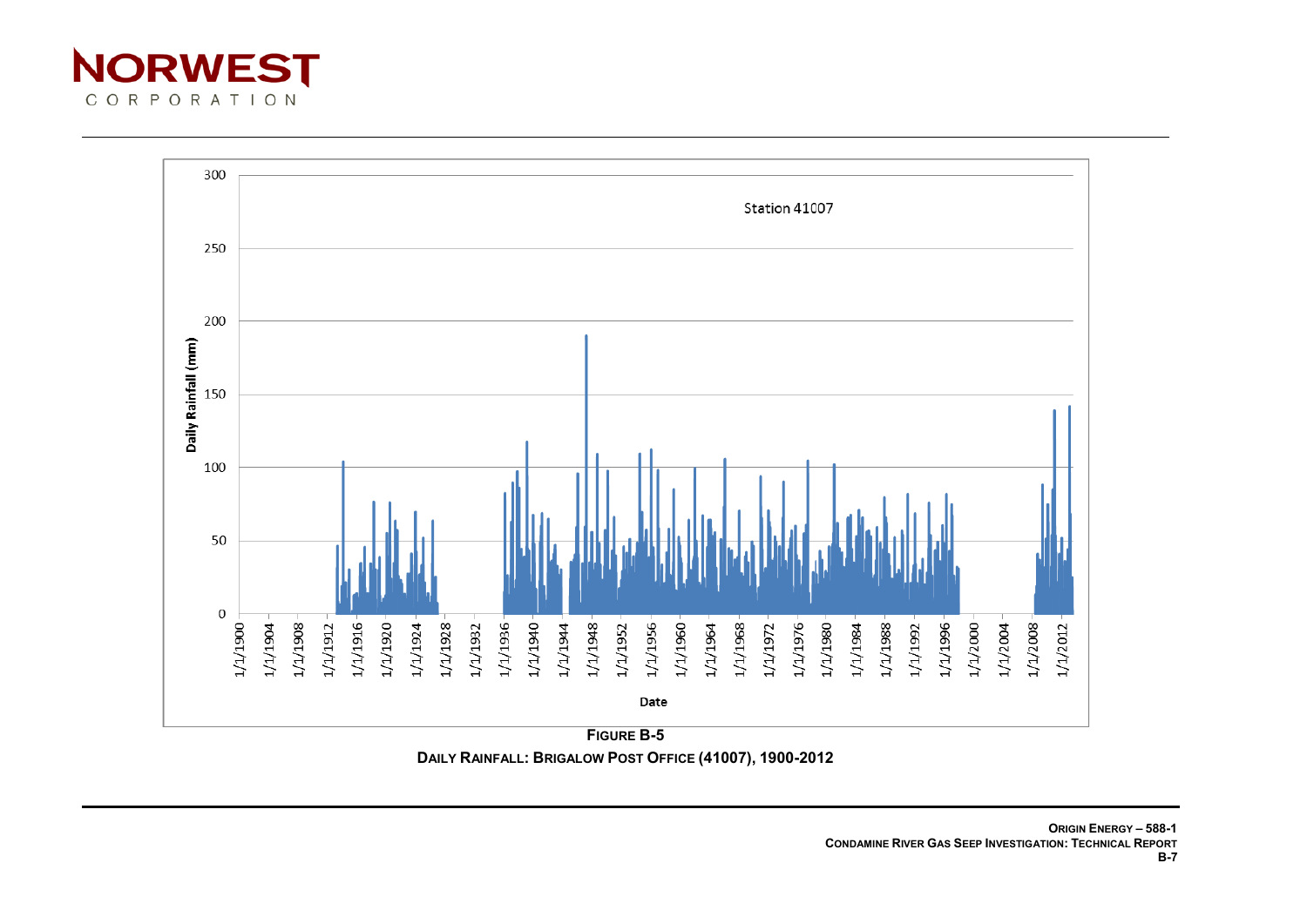



**FIGURE B-6 DAILY RAINFALL: CAMBOOYA POST OFFICE (41011), 1900-2012**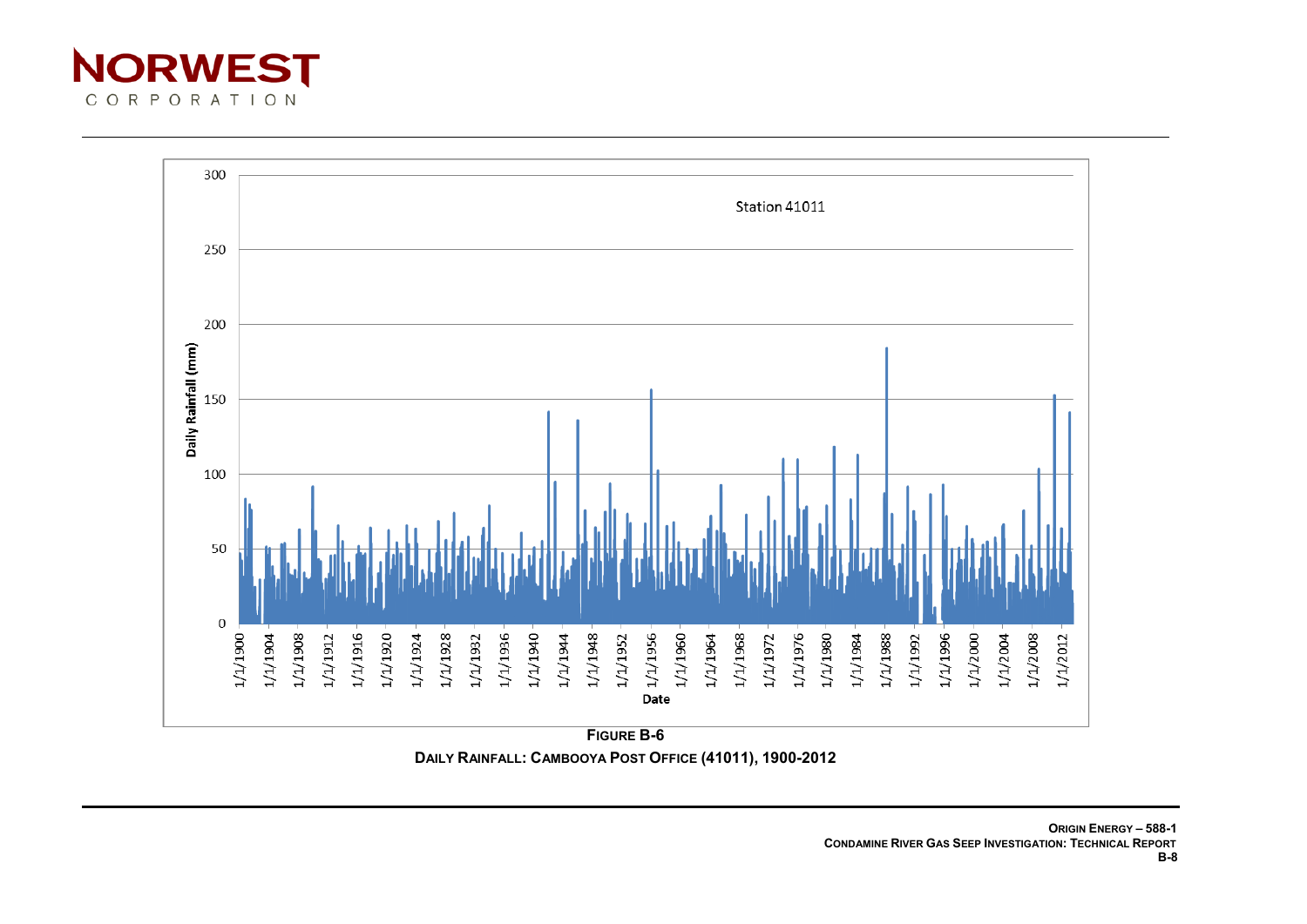



**FIGURE B-7 DAILY RAINFALL: CANNING DOWNS (41013), 1900-2012**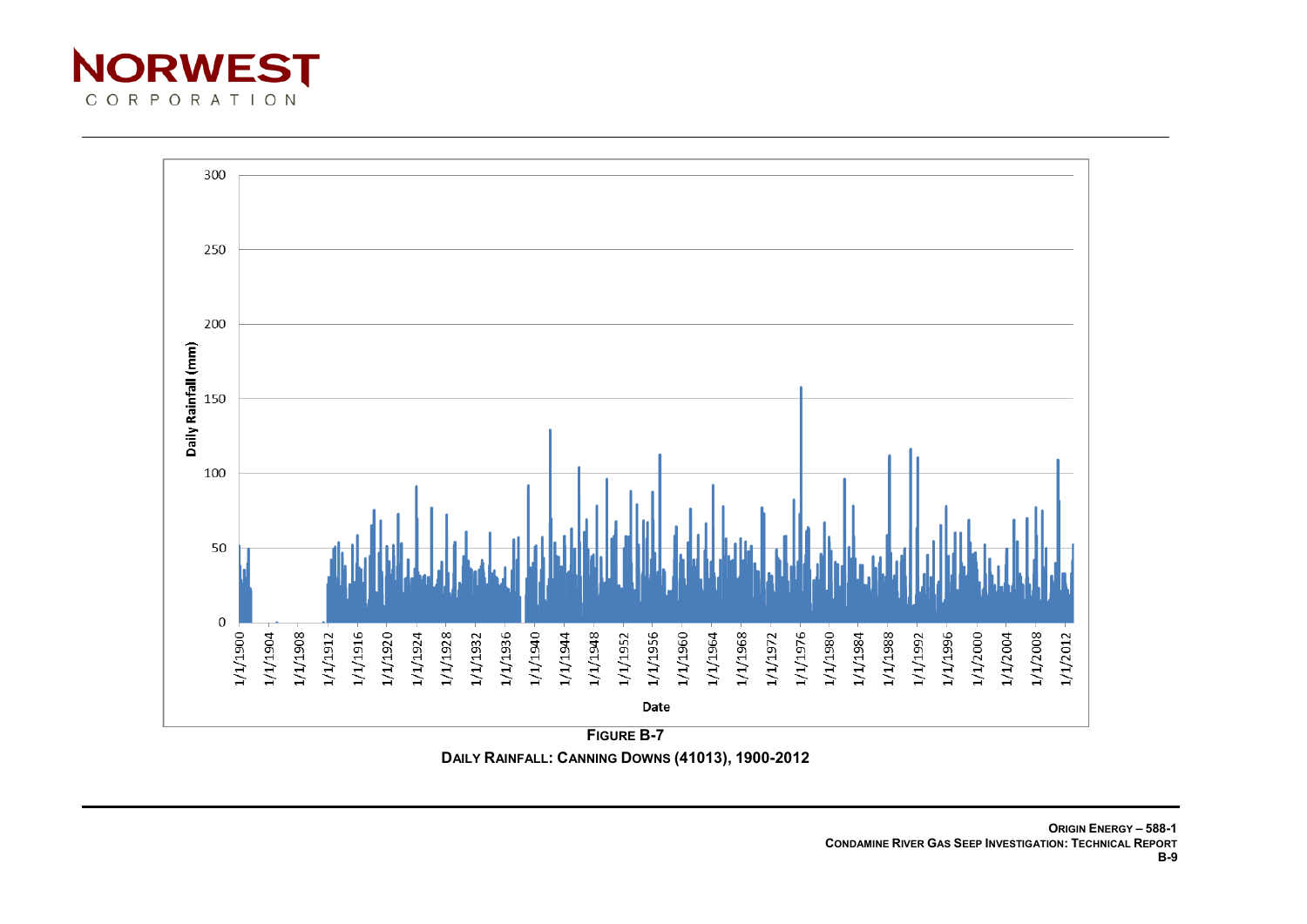



**FIGURE B-8 DAILY RAINFALL: CECIL PLAINS HOMESTEAD (41016), 1900-2012**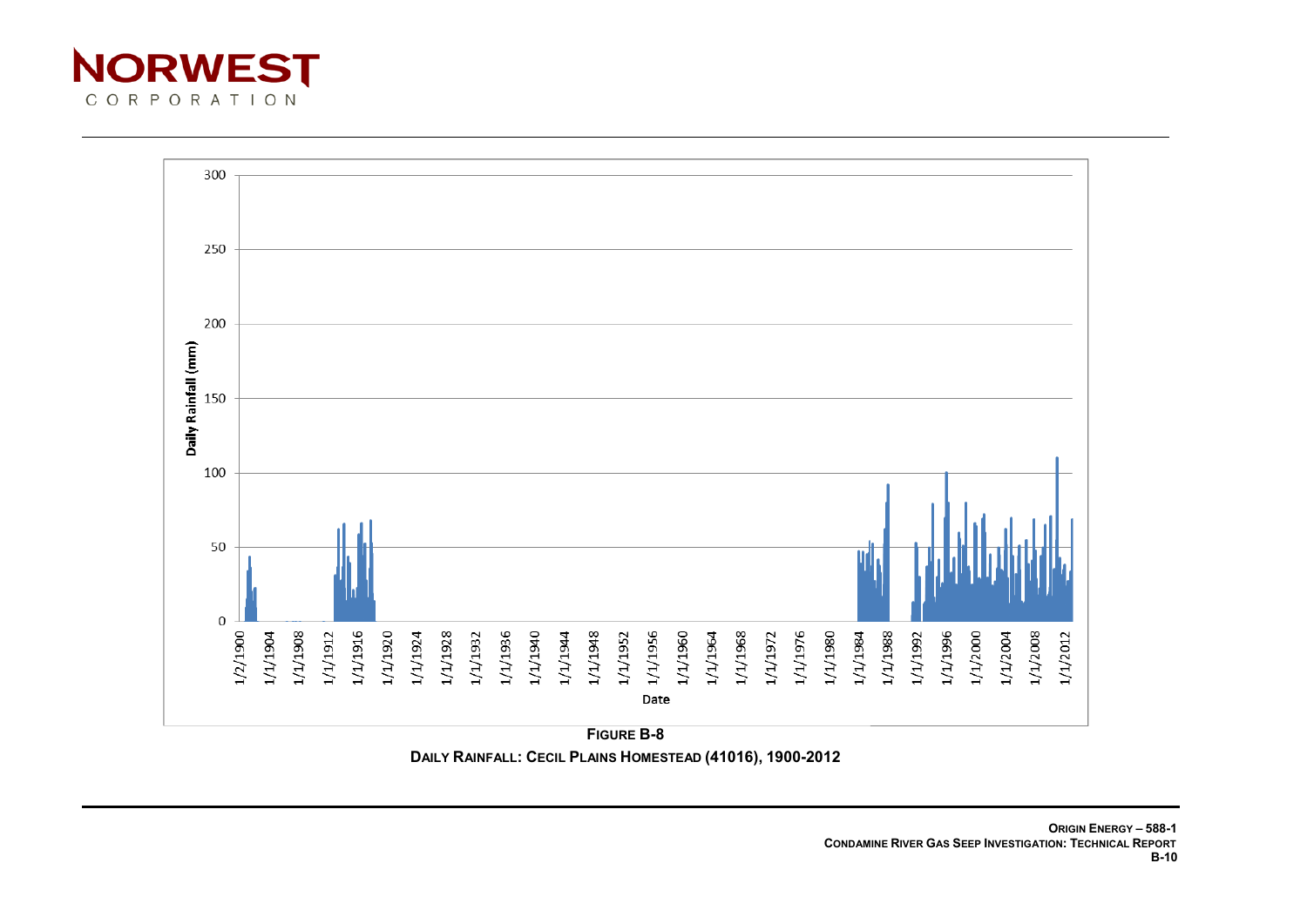



**FIGURE B-9 DAILY RAINFALL: CLIFTON POST OFFICE (41018), 1900-2012**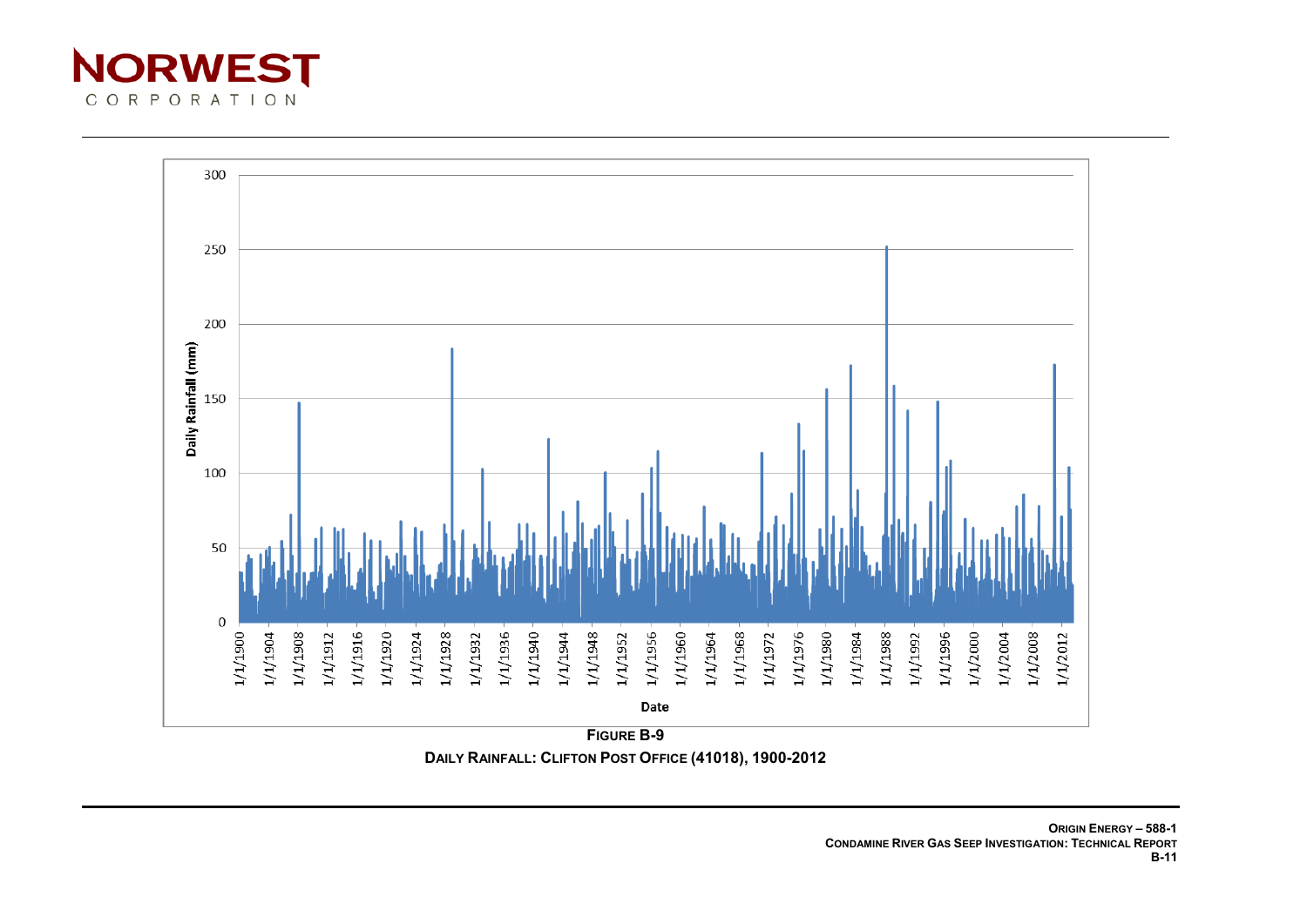



**FIGURE B-10 DAILY RAINFALL: CONDAMINE PLAINS (41019), 1900-2012**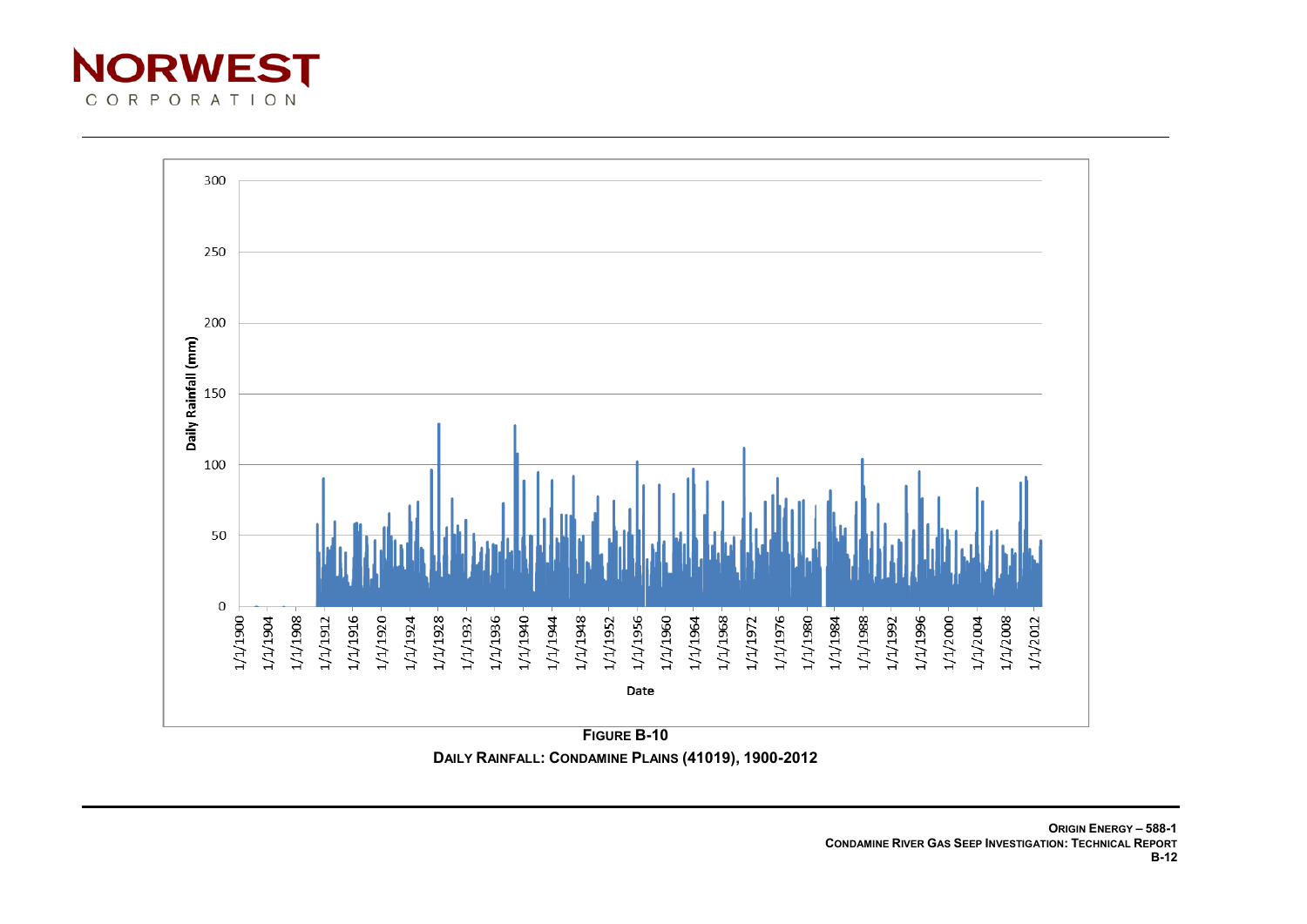



**FIGURE B-11 DAILY RAINFALL: GOOMBUNGEE POST OFFICE (41037), 1900-2012**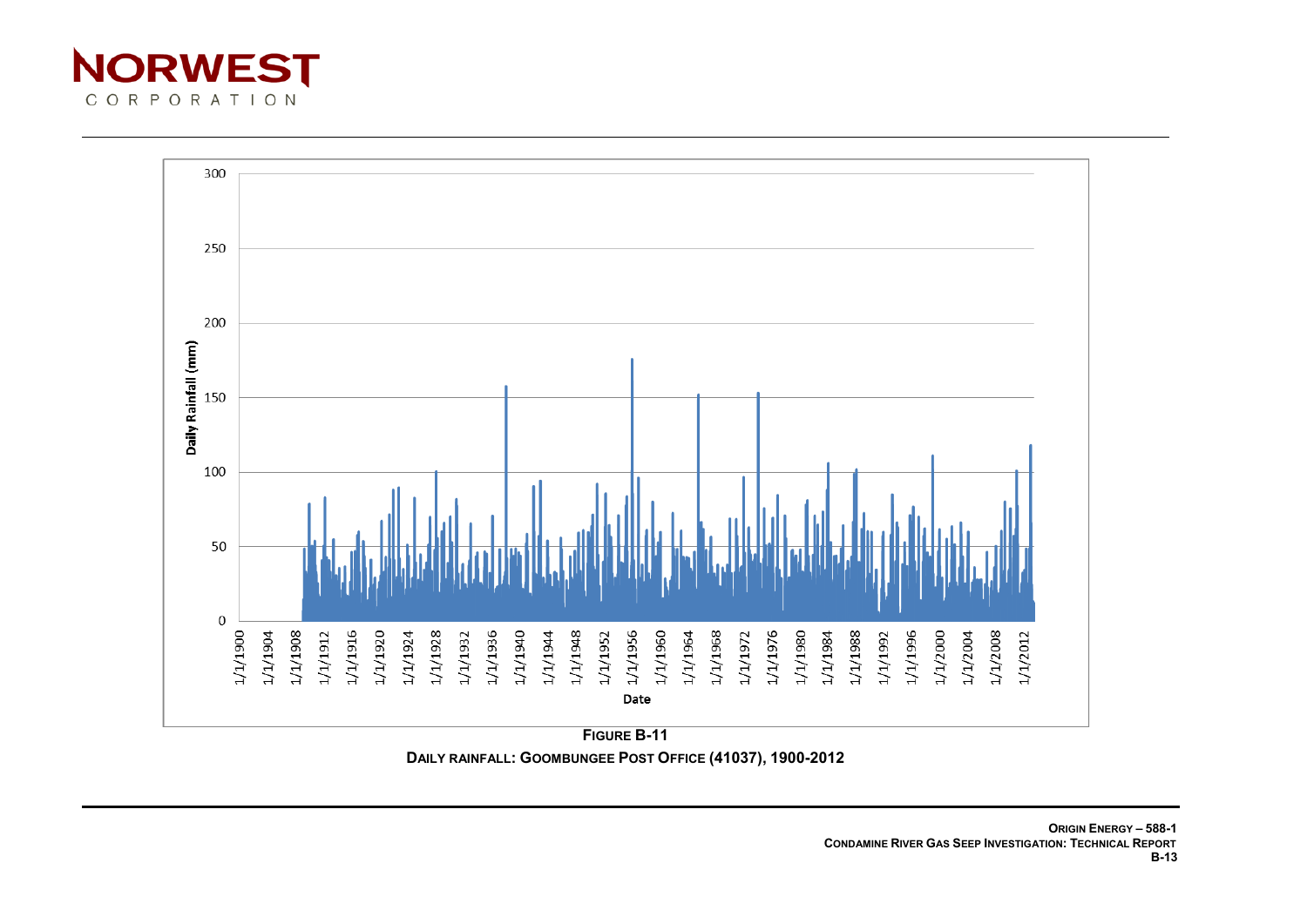



**DAILY RAINFALL: JINGI JINGI (41052), 1900-2012**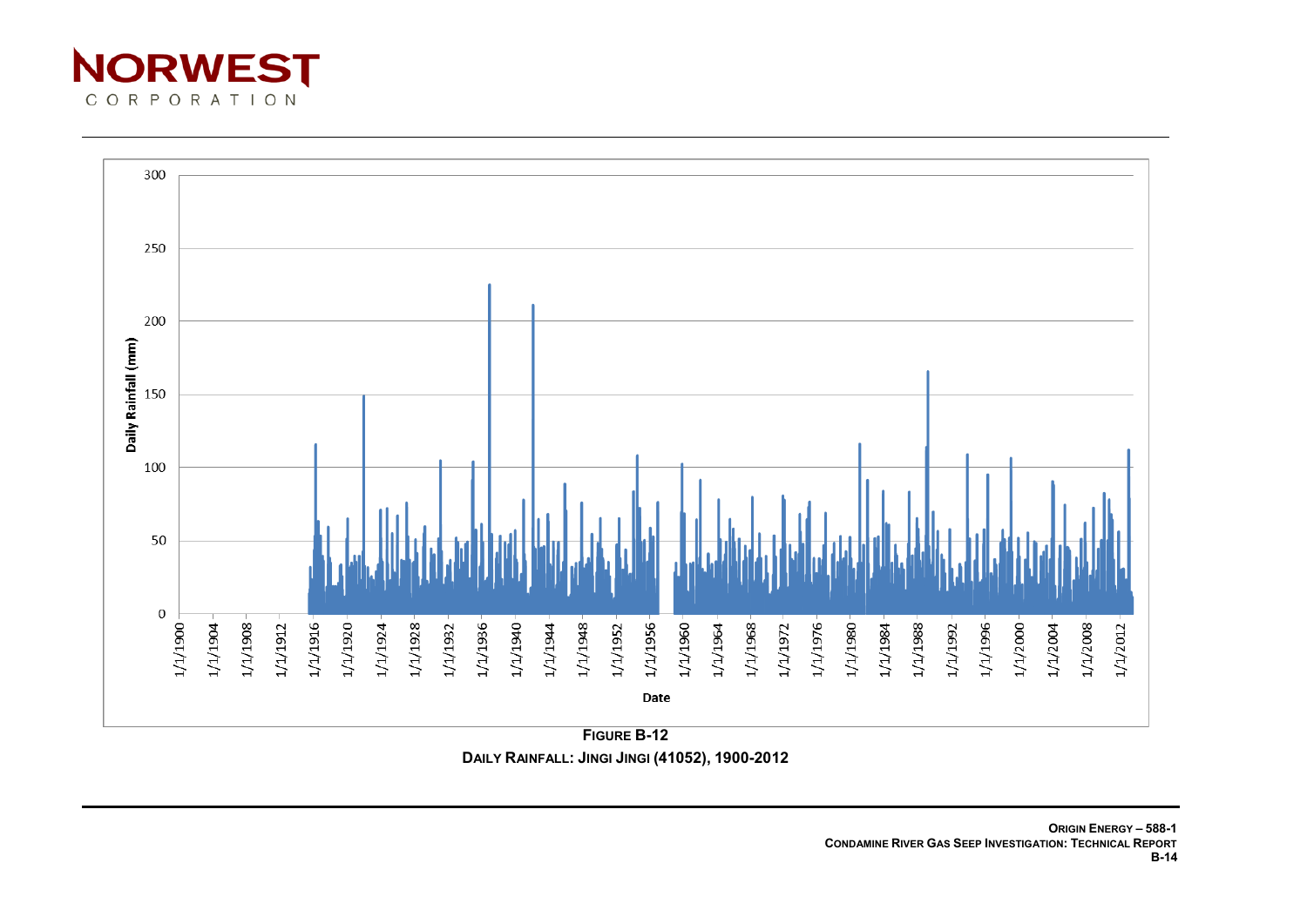



**FIGURE B-13 DAILY RAINFALL: JONDARYAN POST OFFICE (41053), 1900-2012**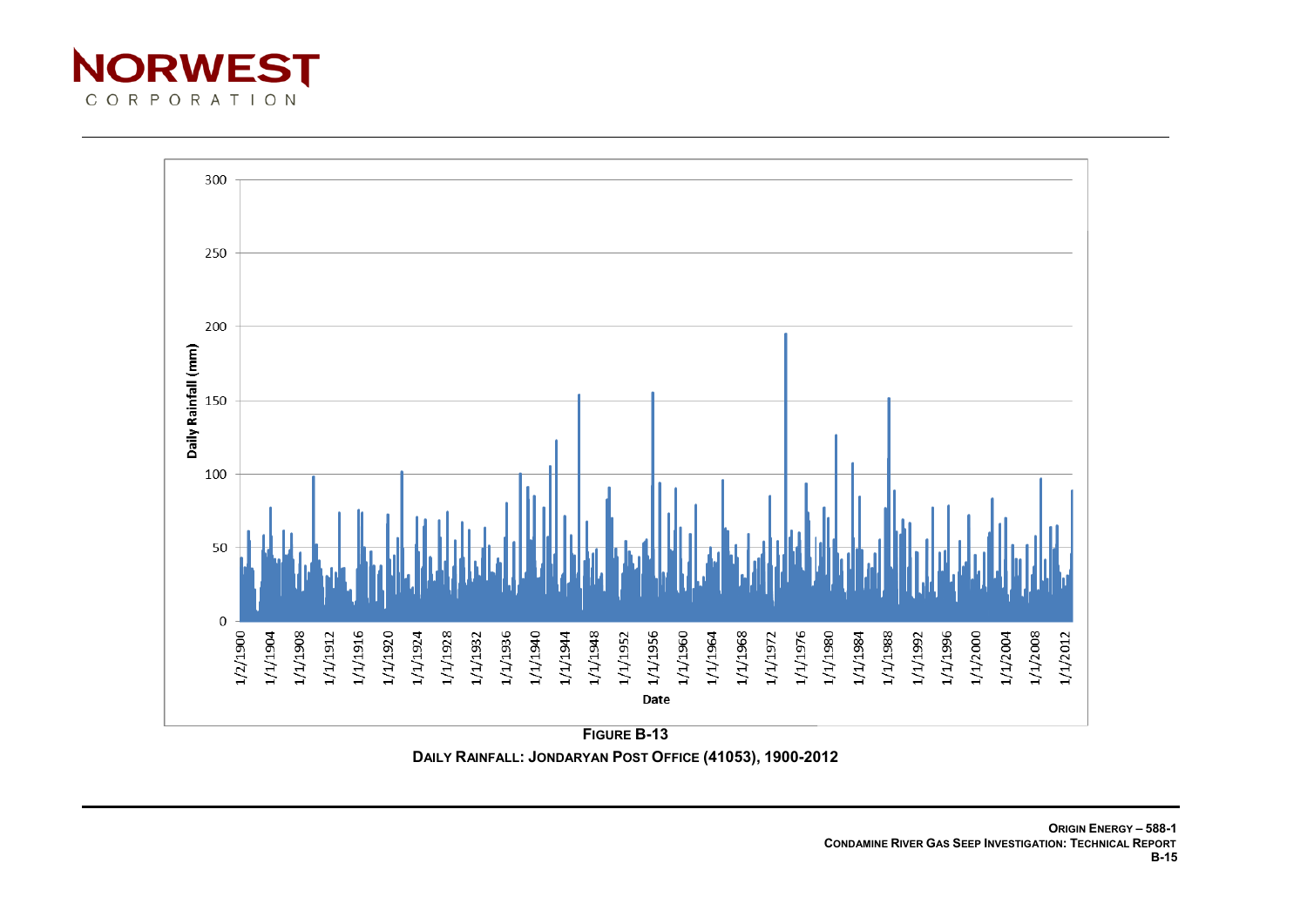



**DAILY RAINFALL: KURROWAH (41061), 1900-2012**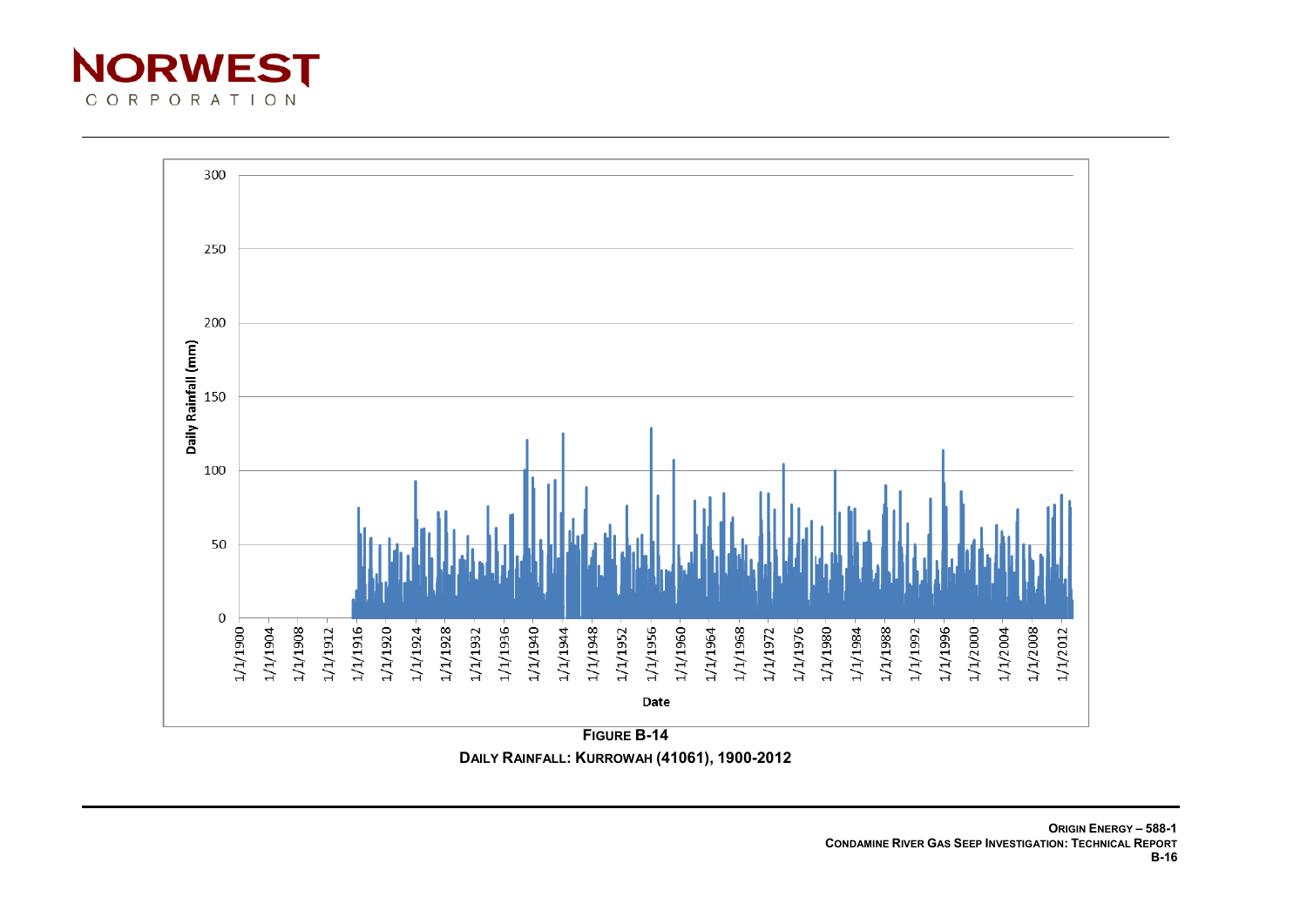



**DAILY RAINFALL: LEYBURN POST OFFICE (41063), 1900-2012**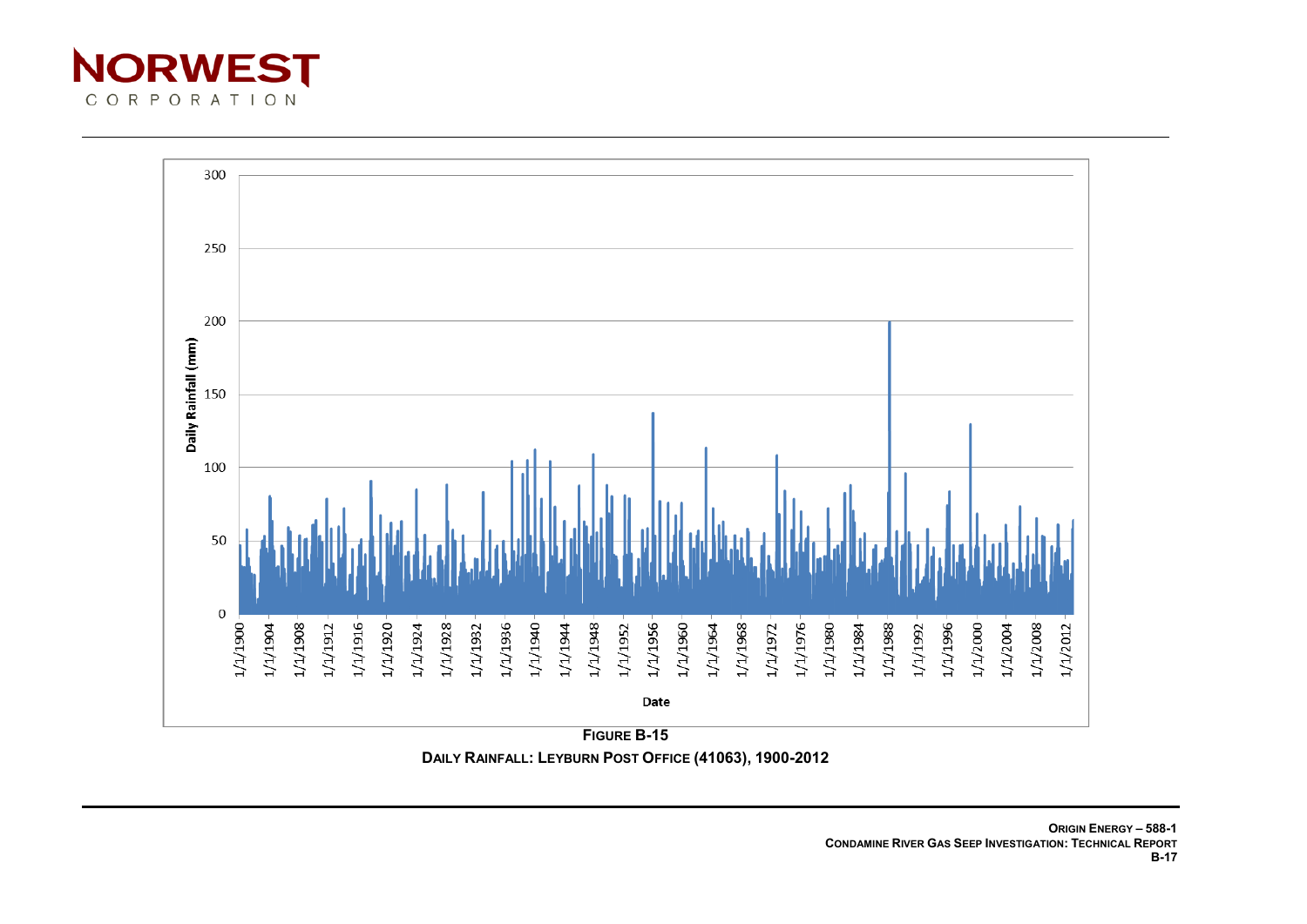



**FIGURE B-16 DAILY RAINFALL: PITTSWORTH (41082), 1900-2012**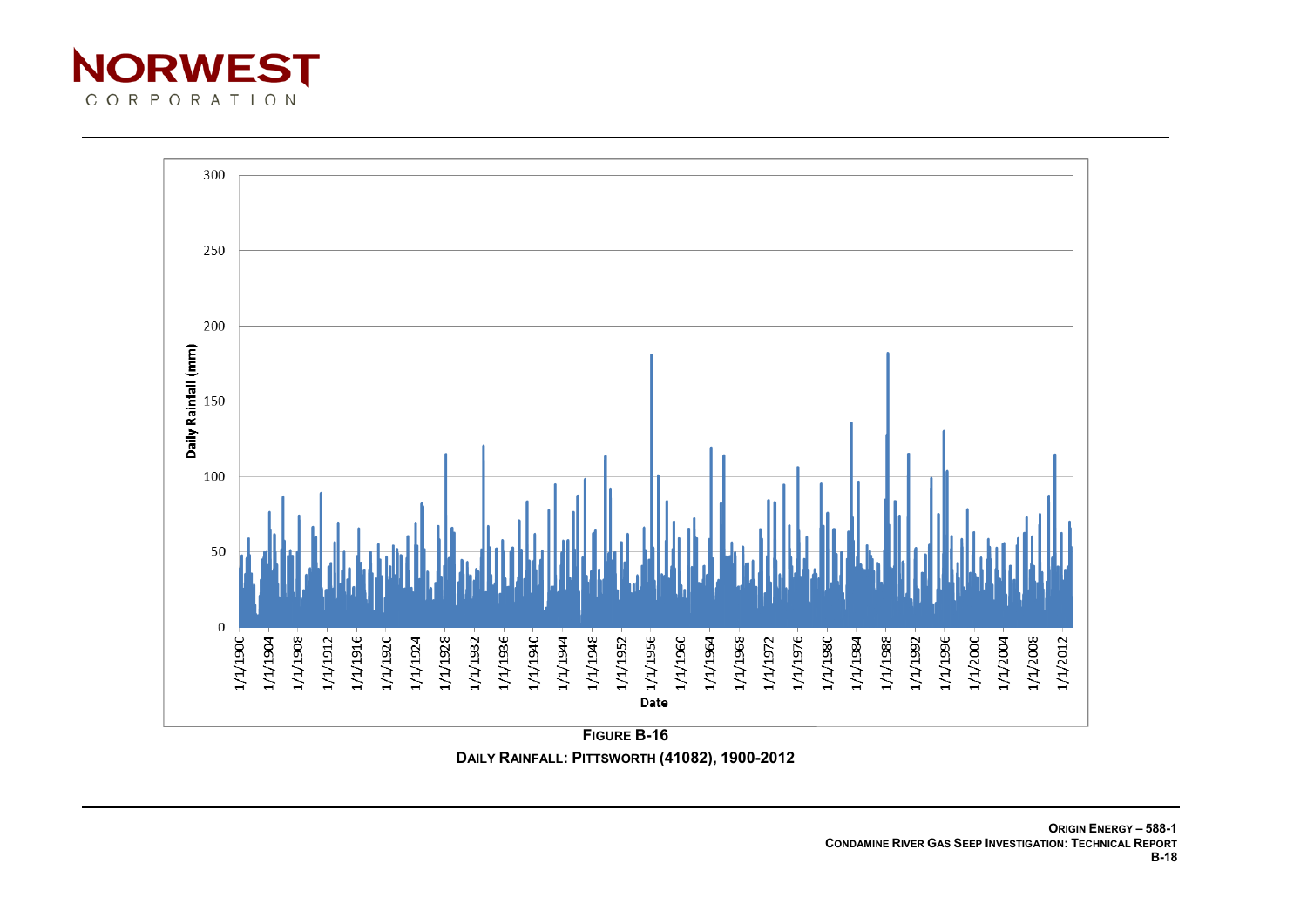



**FIGURE B-17 DAILY RAINFALL: PRATTEN (41083), 1900-2012**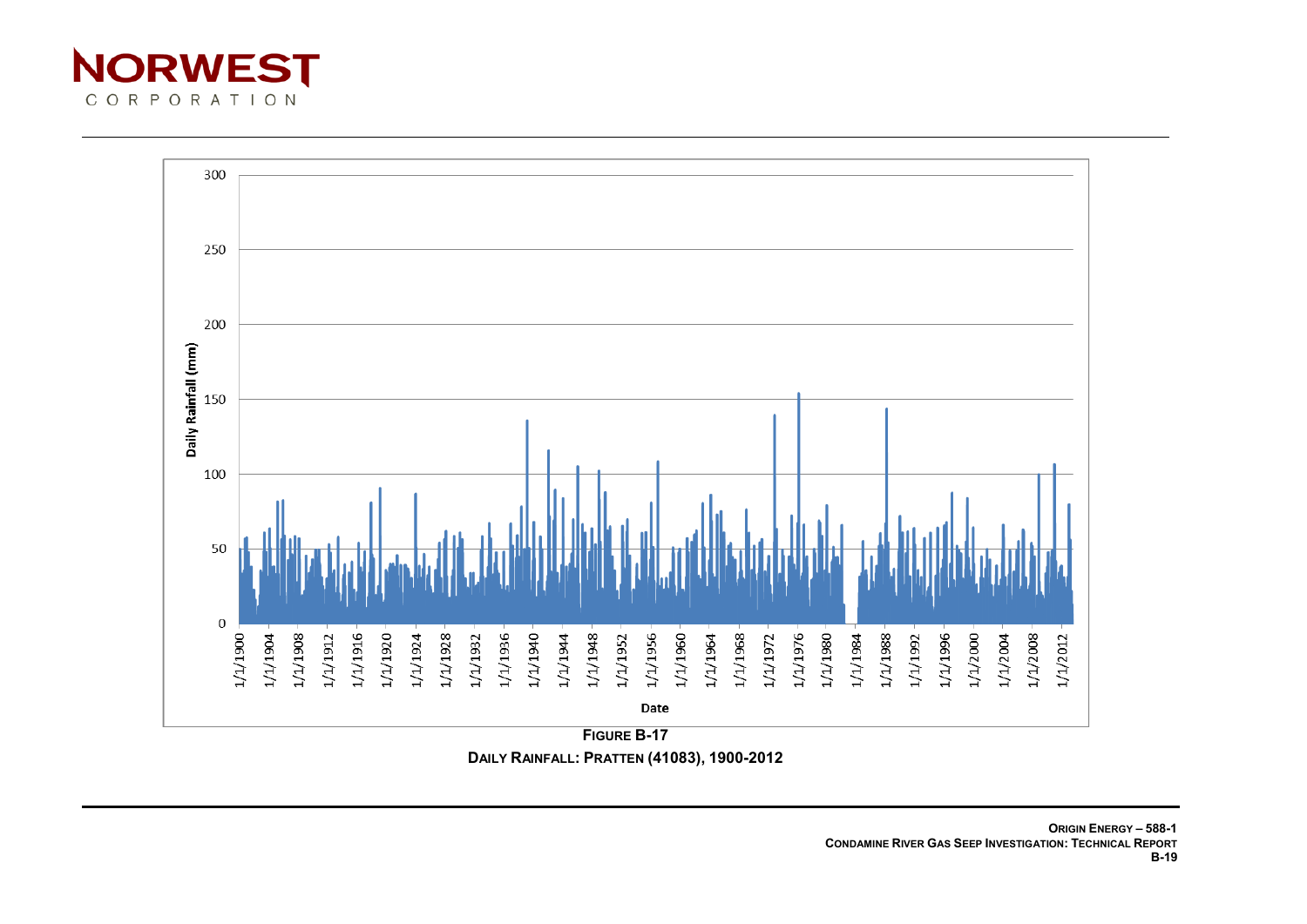



**DAILY RAINFALL: COORANGA NORTH (41131), 1900-2012**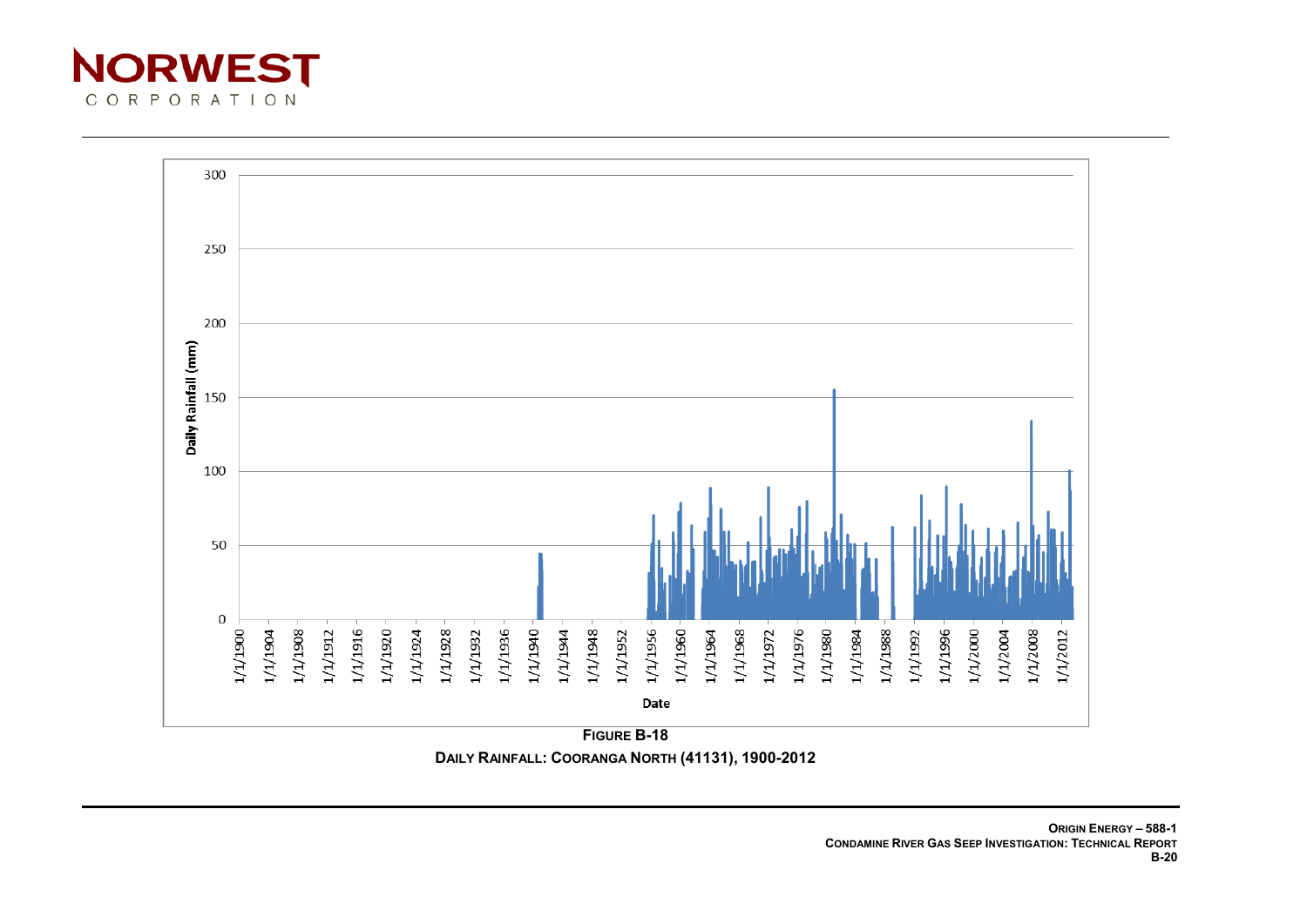



**DAILY RAINFALL: ROSEVALE (41168), 1900-2012**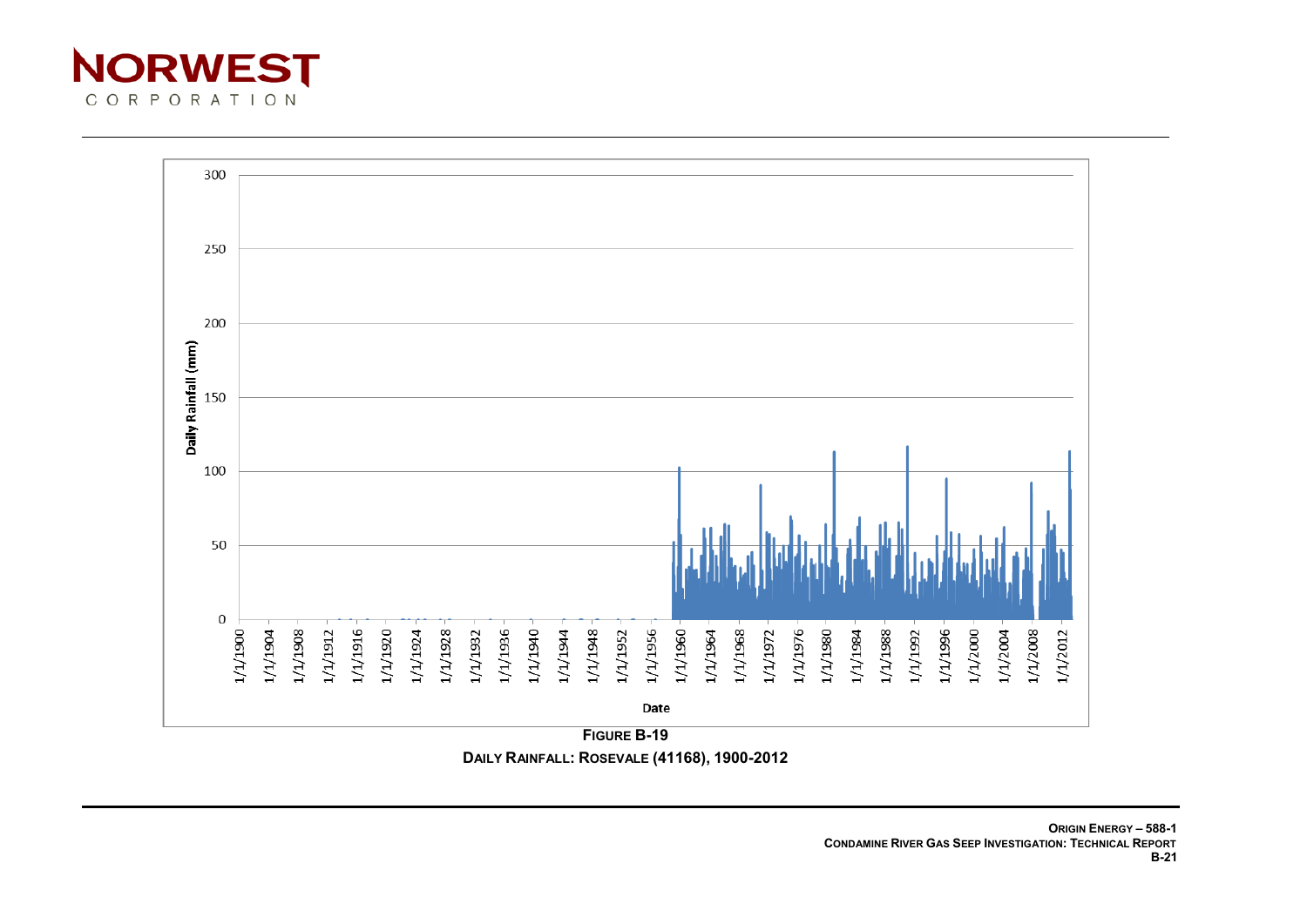



**DAILY RAINFALL: DAANDINE (41297), 1900-2012**